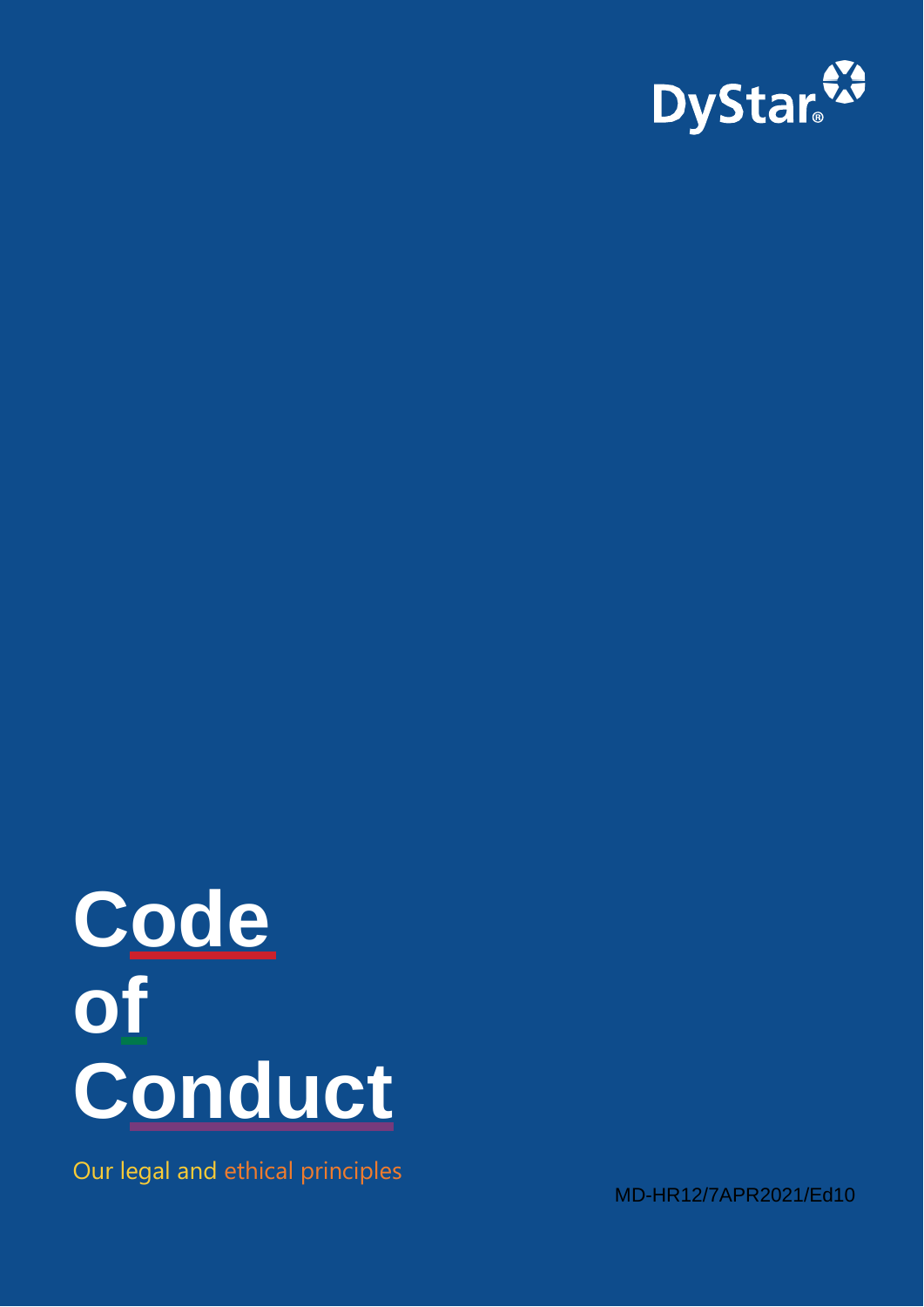

DyStar operates worldwide so we need to respect a wide range of different legal requirements and cultural backgrounds. To besuccessfulasacompany,wehavetoincorporatethisdiversityinto ourdailywork.Theconduct of our employees is also extremely important for our internal and external reputation: Ultimately, they determine whether we are regarded as a reliable partner and an attractive employer.

DyStar'sCodeofConductsetsoutourlegalandethicalprinciples. It is designed to be a guide for our daily work and to help us uphold DyStar's reputation. The Code of Conduct is binding on us all and we will deal systematically but fairly with all infringements. I expect all employees to continue to comply with the law in all countries in which we operate and to respect this Code of Conduct. We are aware that setting these high standards imposes an obligation on us as a company to give our employees the necessary support and information.

This Code of Conduct provides examples of the standards of conductwe expect allemployees toobserveintheir dealings with business partners and state authorities in all areas in which we operate.Inaddition,employeesmayberequired to comply with other laws and regulations applicable to their job. This Code of Conduct will bereviewedatregularintervalsandextended if necessary.

I am convinced that it will help our company remain successful.

**Eric Hopmann Chief Executive Officer / President**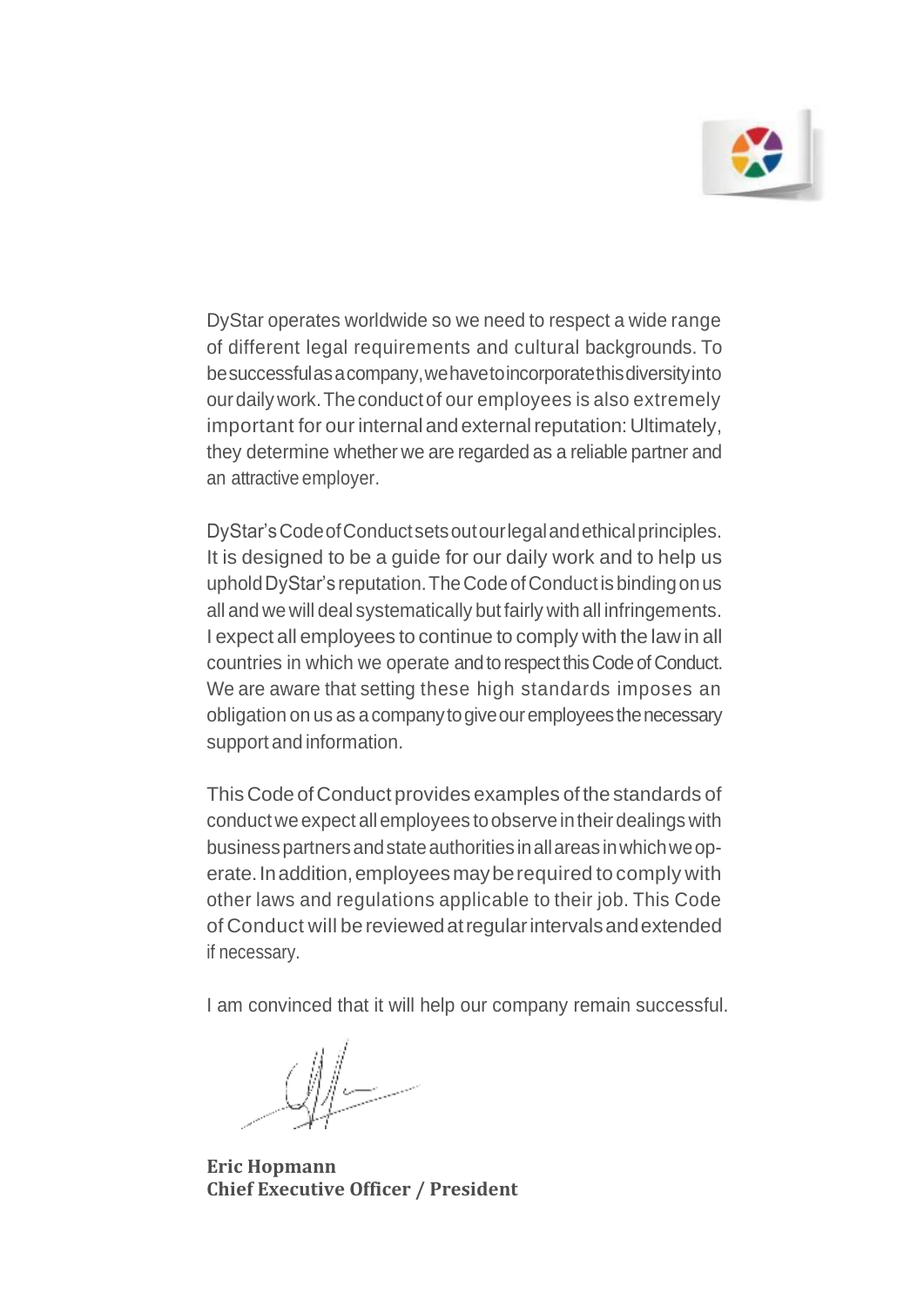This Code of Conduct applies to all employees of the worldwide DyStar Group. As an internationally active enterprise we must comply with many different legal systems andbesensitivetoawidediversityofculturalcircumstances

|    | This Code of Conduct is binding upon all employees of the worldwide<br>DyStarGroup.                                                                                                                                                                                                                                              | $\overline{2}$ |
|----|----------------------------------------------------------------------------------------------------------------------------------------------------------------------------------------------------------------------------------------------------------------------------------------------------------------------------------|----------------|
|    | 2 Compliance with laws<br>Wecomply with the prevailing law in all countries.                                                                                                                                                                                                                                                     | 3              |
|    | 3 Intellectual property protection<br>We treat the data entrusted to us and our intellectual property responsibly,<br>while also respecting the intellectual property of others.                                                                                                                                                 | 4              |
|    | 4 Fair competition<br>DyStar is unreservedly committed to fair competition, even-handed contracts<br>and compliance with antitrust legislation, and we expect the same of our<br>suppliers and customers                                                                                                                         | 6              |
|    | 5 Separation of private and company affairs<br>Employees must not let personal interests influence decisions impacting the<br>company and must avoid conflicts of interest.                                                                                                                                                      | $\overline{7}$ |
|    | 6 Safety, health and environmental protection<br>We are committed to the highest possible levels of safety and to sustained<br>environmental protection. To this end we not only ensure the implementation of<br>prevailing national standards but also compliance with the DyStar guidelines at all our<br>worldwide locations. | 8              |
| 7. | <b>Product and service quality</b><br>The quality of our products and services is a vital differentiating factor.<br>Systematic quality management ensures compliance with our quality guidelines.                                                                                                                               | 10             |
| 8. | <b>Relationships with employees</b><br>We regard our international diversity as a strength and will not tolerate any form of<br>discrimination, forced labor or child labor.                                                                                                                                                     | 11             |
| 9  | <b>Cooperation with authorities</b><br>We make every effort to maintain cooperative relationships with all competent<br>authorities while defending our rights and those of our employees.                                                                                                                                       | 12             |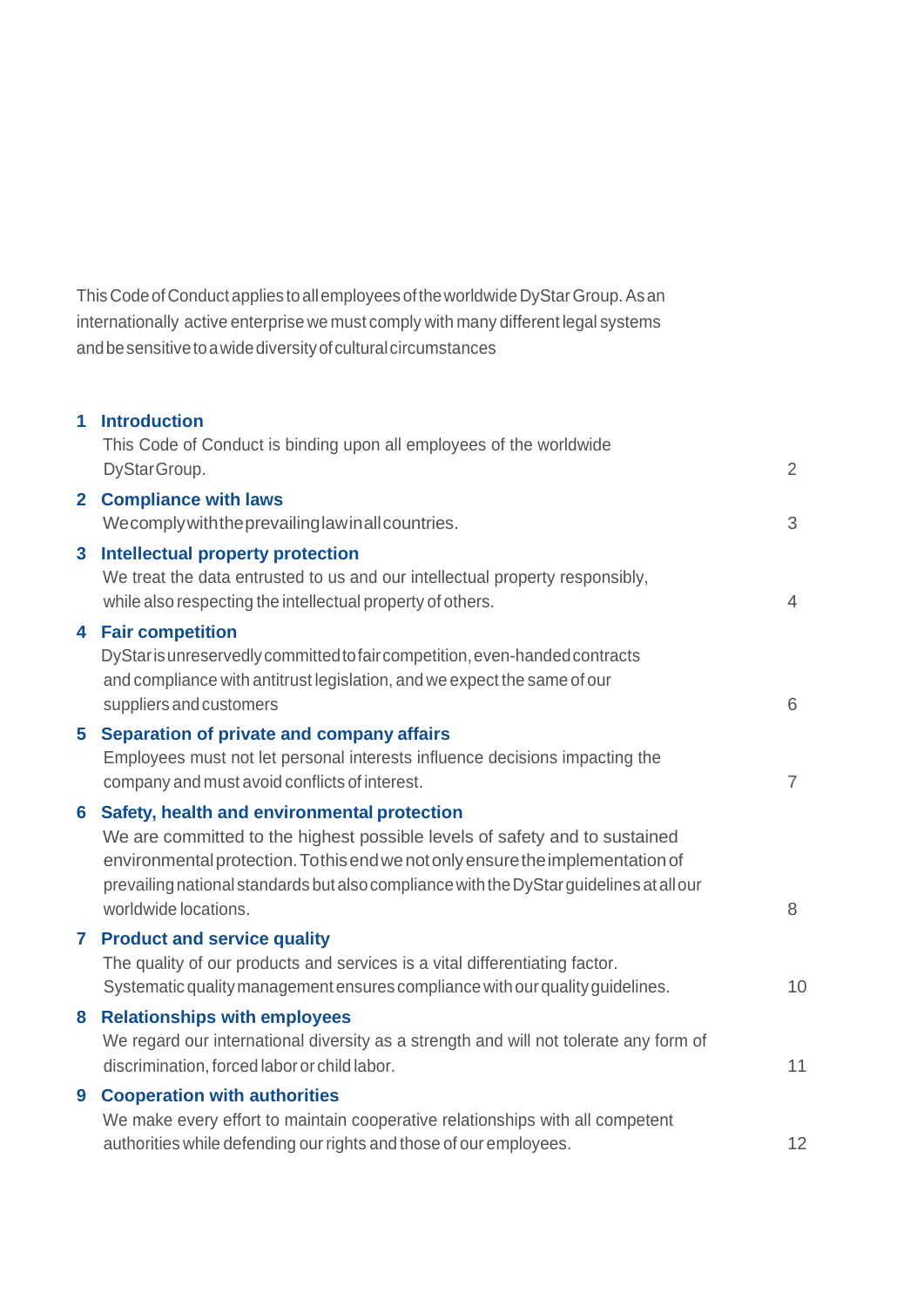## **1. Introduction**

- **• Sphere of application**
- **• Communication**
- **• Contacts**
- **• Sanctions**

sites' CO can be found on the Intranet. The CO is a neutral port of call for all complaints, recommendations andreportsofsuspectedoractualbreachesoflaw.

## **Sphere of application**

This Code of Conduct applies to all employees of the worldwide DyStarGroup.As an internationally active enterprise we must comply with many different legal systemsandbesensitivetoawidediversityofcultural circumstances. Accordingly we expect our employees to take personal responsibility for understanding and respecting both the law and the lawful, generally acceptedcustomsofthecountriesinwhichweareactive.

Managerial staff in particular must live up to their function as role models and demonstrate a high degree of social and ethical awareness. We understand that the high expectations we have of our employees must be matched by the company's obligation to provide all our employees with corresponding information andsupport.Eachemployeemustrealizethatbreaches of the law by individual employees can significantly affect the reputation of our company and cause it serious damage and financial loss.

## **Communication**

The DyStar Code of Conduct will actively be made availabletoallemployeesandcanbeaccessedatany time on our Intranet. It will be signed by all managerial staff, each employee's awareness of it will be placed onrecord,andthesamewillapplytoallnewappointments. Events will be held to raise employees'awareness of theCodeofConduct'scontentandtoprovidethem with any necessary training on specific issues. In addition, to help employees avoid breaches of law, the company will make available to them all necessary information sources as well as the advisory services of the legal department.

#### **Contact persons**

**2**

DyStar has appointed Compliance Officers (CO) worldwidewhoareavailableforemployees toconsult and to support management personnel in the various departments. The contact details of the respective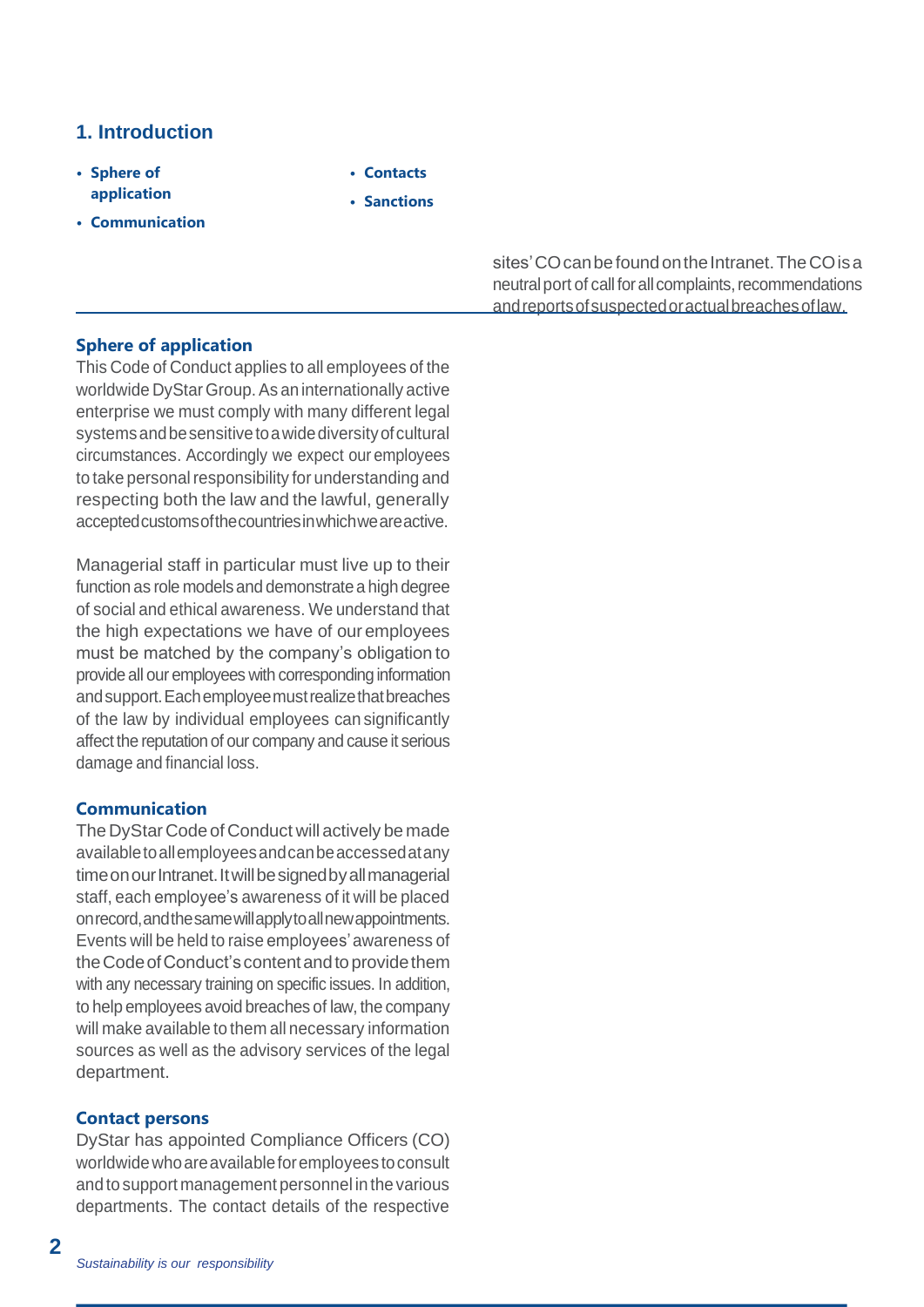In addition, a Global CO\* is also available for contact by employees in general. The Global CO has direct access to the Board of Directors and Group CEO/ President and will support the Board of Directors and Group CEO/President in the resolution of all breaches ofthisCodeofConduct,asappropriate.

## **Sanctions**

DyStar expects this Code of Conduct to be followed and will not tolerate any breaches. The company will not exempt persons responsible from state sanctions. Breaches may be punished via warnings, by asserting claimsfordamagesordismissal.Tothesemaybeadded state punishments including consequences under criminal law. In case of doubt every employee should seek advice from the above-mentioned competent parties within the company.

All employees are required to consult the Code of Conduct regularly to ensure that their conduct is in compliance with it and must ensure that any discovered breaches of the Code of Conduct are ceased immediately. All management personnel must strive to organize their part of the company in a way that ensures that breaches of law are reported and all breaches of the Code of Conduct are actively addressed. Furthermore, management staff must perform regular checks on their own initiative and seek to maintain dialogue with employees. Thus, employees are required to furnish relevant informationandsuperiorsareobligedtoseek itout.

## **Global Compliance Officer**

Isaac Soong Wee Siong Tel +65-6671 2873 Mobile +65-8181-0095 Emai[l:compliance@dystar.com](mailto:compliance@dystar.com)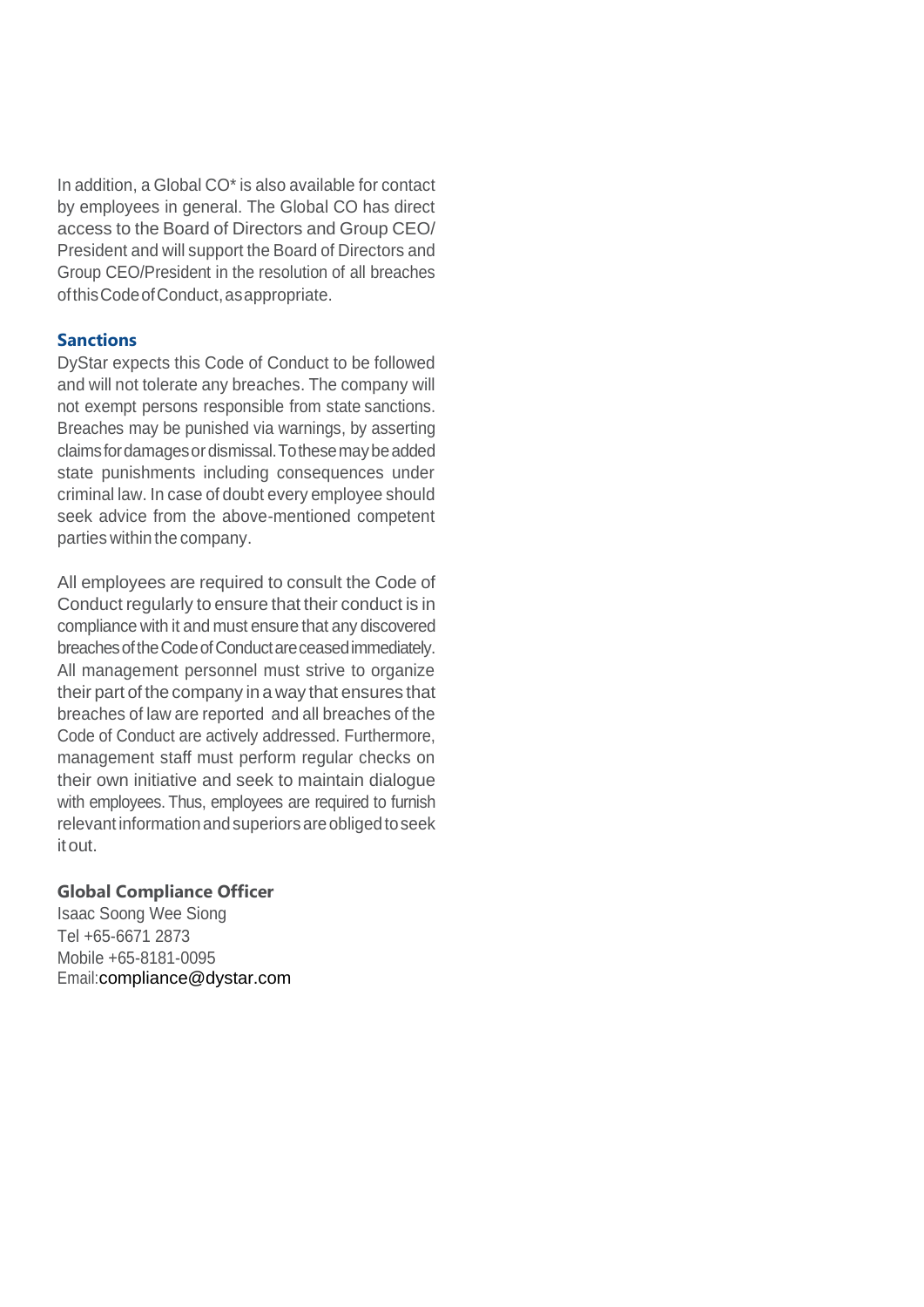# <span id="page-5-0"></span>**2. Compliance with laws**

- Basis: prevailing law
- Compliance with international public law and international trade law



#### **Basis: prevailing law**

The company respects the prevailing law and expects its employees and business partners to do the same. Legal circumstances cannot be ignored on the grounds that they are unfavorable to either an individual or the company. DyStar is committed to complying with prevailing law irrespective of whether it is international or local. Illegal conduct can cause farreaching damage: apart from the economic damage involved there is the risk of harm to our reputation and consequent damage to our market position.A company's reputation is an important factor determining its value, and even the appearance of infringement of the law can affect public opinion, leading toa detrimental change in the behavior of our customers andstakeholders.

DyStar is subject to many different jurisdictions.As a global enterprise with a worldwide presence we often have to comply with the law of a foreign state even with respect to matters lying outside that state. For instance, the appropriateness of co-supplier agreements between competitors has to be evaluated in light of the laws of countries in which the consequences of the agreement may be felt as well as those of the countryinwhichtheagreementsaremade.Thesanctions applied and damages awarded by foreign jurisdictions for certain breaches of the law are often significantly more severe. In addition to sanctions, assets located in the country in question may in some cases be seized as soon as there is a mere suspicion of wrongdoing. In extreme cases conduct that is legal in one country may be strictly forbidden in another. In these cases it is vital to be aware of and strictly observe the prevailing legal situation.

## **Compliance with international public law and international trade law**

No employees, and in particular no employees working in research and development, may either on their own or together with others conduct research into or manufacture substances in contravention of the provisions oftheChemicalWeapons Convention. No employee of our company may knowingly participate in the development of substances or systems where he or she should reasonably assume that they are subject to export control law and have been conveyed to third-party countries without the permission of the competent authorities. Furthermore, no employee may use know-how which he or she has acquired while working for DyStar for this purpose or offer said know-how to third parties.

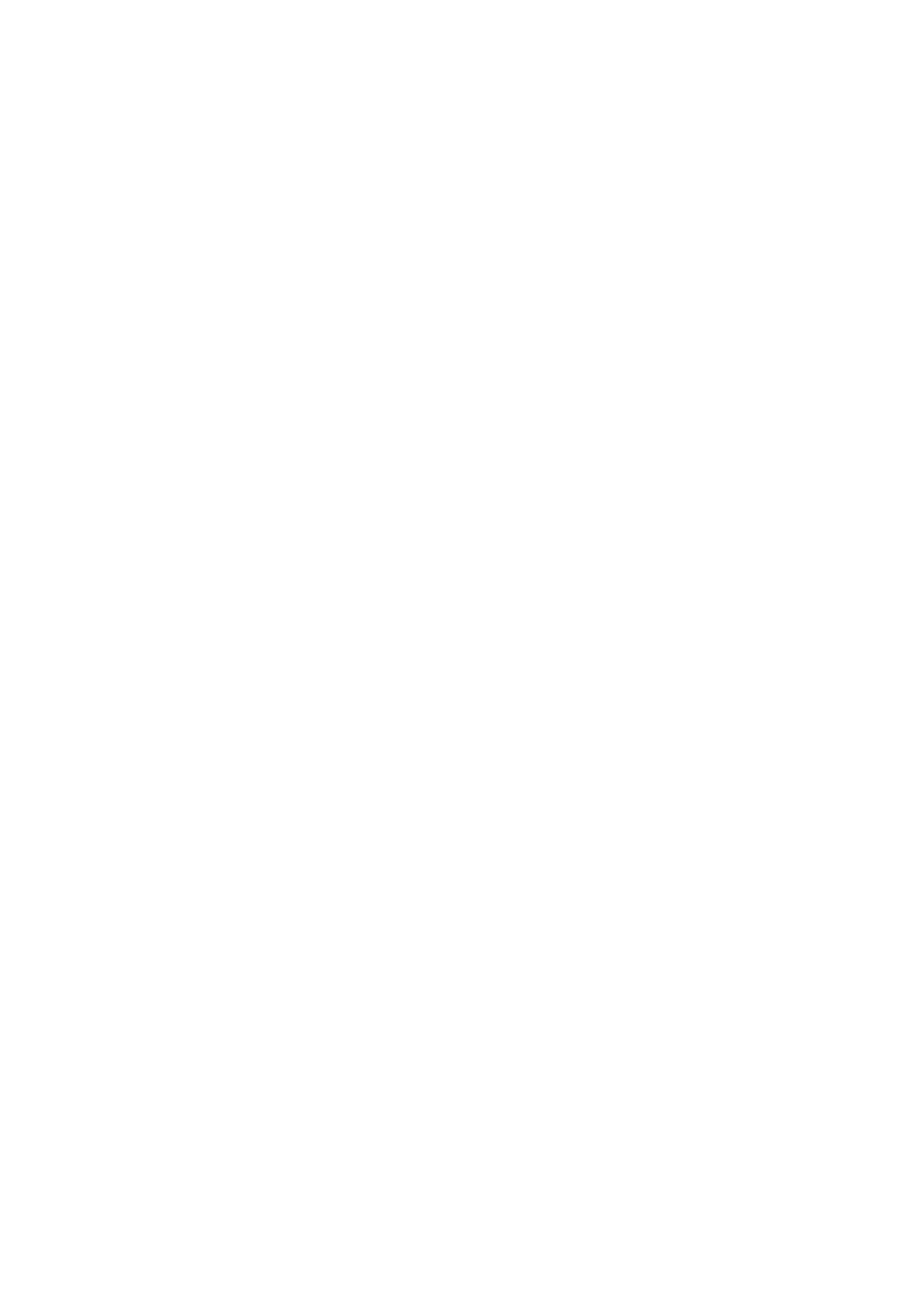## <span id="page-7-0"></span>**3. Intellectual property protection**

• Respecting the rights of others • Passing on know-how • External data storage

- Handling documents and records
- Media information
- Personal information to the public
- **Handling documents and records**

Confidentialdocumentsanddatastoragemediaused in the workplace must not be allowed to fall into unauthorized hands and must generally be kept under lock and key. Computers must be protected by assigning and frequently changing passwords. Steps must be taken to ensure that no third parties gain accesstodataevenduringlengthyabsencesfromthe workplace.

Employees may only make copies of the company's business documents or files for work-related purposes, and this also applies to all electronic processes. There is no right of access to information not concerning the person's own duties or areas of managerial responsibility. Accordingly, any deliberate attempt to gain or use knowledge for a non-work-related purpose is prohibited. Furthermore, the principal of privacy of correspondence must be observed with respect to all personally addressed mail. All documents and records must be kept in such a way as to facilitate retrieval by approved company representatives. Among other things this calls for full, clear and transparent record keeping. Whenever preparing documents, including emails and text messages, it should be borne in mind that hard copies of documents or data storage media may conceivably fall into the hands of unauthorized parties and be usedto thecompany's detriment.

#### **Media information**

In our press work we aim to establish close and constructive working relationships with media representatives and make every effort to meet reasonable informational needs.

However, written and verbal information to the press and other electronic media may only be released after prior consultation with International Communications. This includes verbal replies to media queries.All media inquiries should be directed to the Corporate

Communications. If prior consultation is impossible on grounds of time, Corporate Communications must be notified of the nature of the information givenas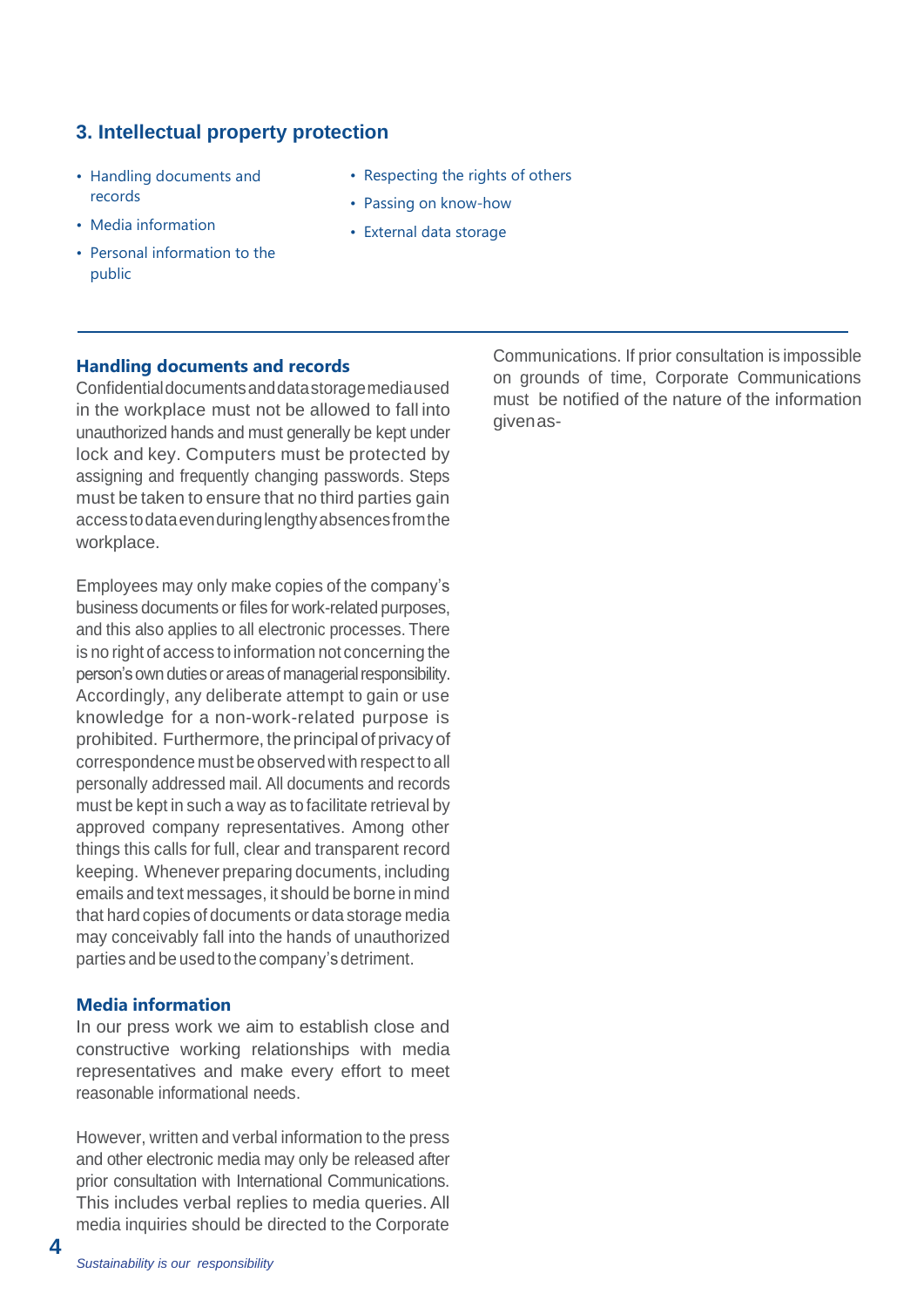soon as possible thereafter.

#### **Personal information to the public**

Personal information in the public domain can affect the company and could represent the danger of losing know -how. In today's cross -linked information society general statements dealing with the professional activities of individuals at DyStar (functional descriptions) are basically accepted. However, in web forums (e. g. xing / facebook / linkedin / myspace), networks and other information sources open to the public no detailed information in relation to dedicated projects and tasks may be given without permission. Such information may only contain general descriptions of activities and general information of the professional environment of the individual(s) concerned.

#### **Respecting the rights of others**

When developing new products and processes, the legal situation regarding existing proprietary rights must be carefully researched. Every employee must respect valid third -party proprietary rights and refrain from their unauthorized use. Violating any such rights can have negative consequences both for us and our customers: Apart from claims for damages, which in the case of wilful patent violations may amount to many times the amount otherwise owed, there is the threat of sanctions such as the confiscation of company goods.

As a rule, the legal situation must be subjected in advance to expert appraisal by the Global Intellectual Property (Patents, Licences, Trade -marks) department.

Obtaining unauthorized information on the development work of other employees or outsiders is forbidden. No employee may obtain and use a third party's secrets without due authorization, and information concerning third parties should only be obtained from sources which are in the public domain.

#### **Passing on know -how**

Know -how is an important part of our intellectual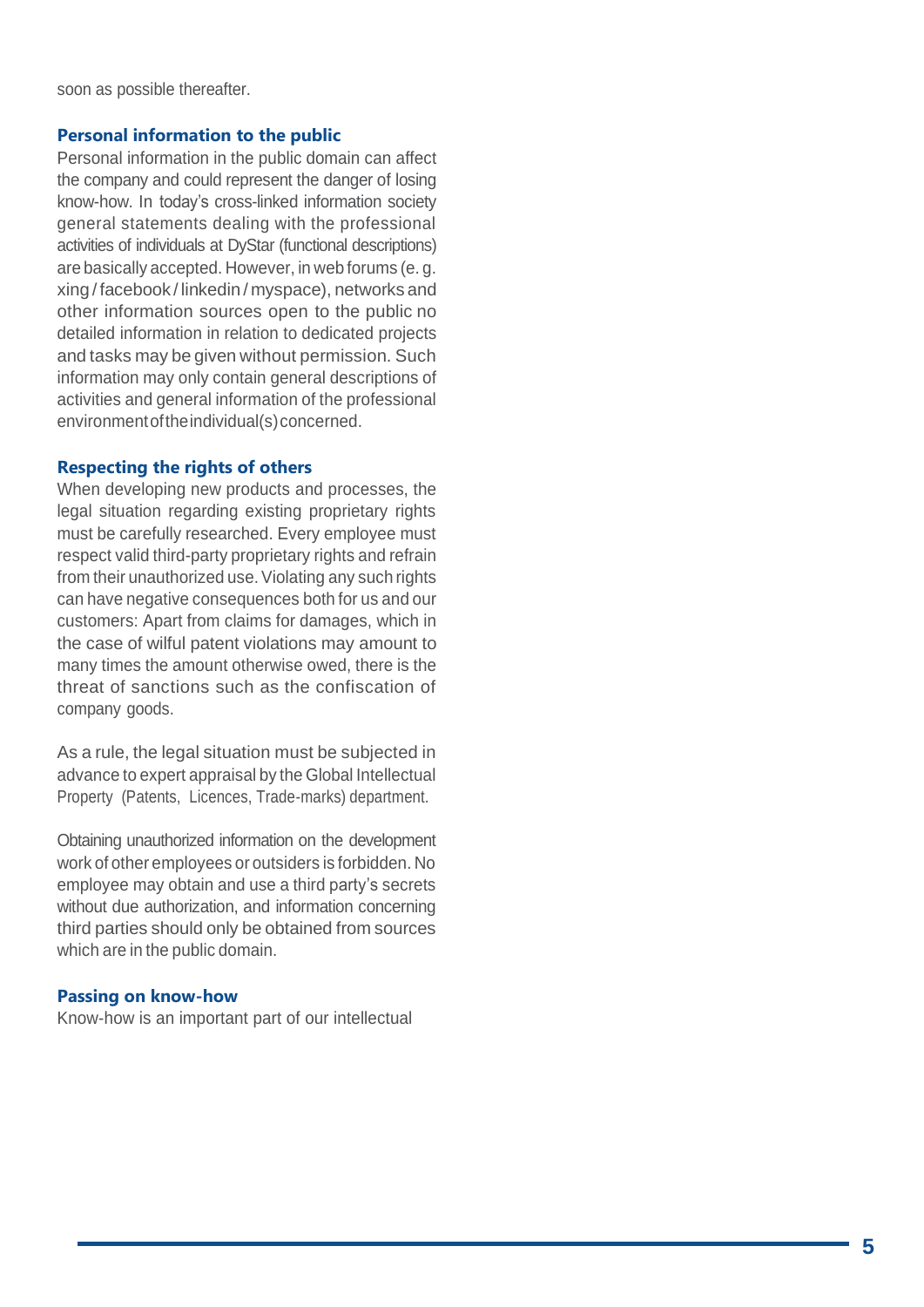

propertyandamajorcompanyassetandassuchmust be handled responsibly.The executive management is responsible for authorizing the transmission of know-howin any form both internally to other units and externally to third parties. In general, documents of any kind which contain know-how are confidential and should only be made available, on the need-toknow principle, to persons who require them for the fulfillment of their duties. This also applies to the internal transmission of documents within DyStar.

Decisions on the transmission of documents or files containing know-how within the DyStar Group must be made by the relevant department heads. Decisions on the trans-mission to third parties outside the DyStar Group of documents containing know-how must be made by the relevant BusinessTeam.

Before such transmission, and after consultation with the Global Intellectual Property Department, a confidentiality agreement must be entered into with therecipient. Noknow-howmaybepassedonto third parties before receipt of said signed confidentiality agreement. Application technology advice and comparable subjects such as the environment or product safety are allowed within the course of normal customer support.

When passing on manufacturing and laboratory regulations to third parties in any kind or form, including between DyStar companies, written confirmationof receiptmustbeobtained.However,thisdoesnotapply to the transmission of information within a single company. Quality control instructions may only be submitted to a third party after consultation with the Quality Management International department and after obtaining a corresponding confidentiality declaration.

When transmitting any documents other than those mentioned above to third parties, the relevant department head will decide whether or not confirmation of receiptsshouldbeobtained.

Documents containing know-how may not be sent by email to third-party recipients outside the global DyStar network. Within the DyStar Group such documents should preferably be sent by post, fax or encrypted email. To recipients outside the DyStar Group they should generally be sent by registered mail, making reference to the confidentiality agreement and requesting confirmation of receipt.

The departments involved must keep records of the transmission of know-how, confidential documents and formulae along with the signed confirmations of receipt, and must ensure that the information is updated as andwhen necessary.

Documents containing know-how and other confidential documents must be handled by all users, i.e. all those who have access tothem, in such a way as to prevent their unauthorized inspection or copying or their loss.

#### **External data storage**

The external storage of company data of any kind bears the risk of loss of data, data abuse or other kinds of losses for the company. The storage of internal company data on servers, data media etc., that is not controlled by DyStar, requires the permission of the IT department and the General Management beforehand.

In addition to protecting our own know-how, we must also protect the company from unnecessary restrictions or sanctions from the acceptance of confidential know-how from third parties. No employee is authorized to receive any files or information from third parties which could reasonably be assumed to be confidential. Discussions with the management and legal department should be held to determine if acceptance of this information is required for business purposes and, if so, under what conditions the company will accept it.

**6**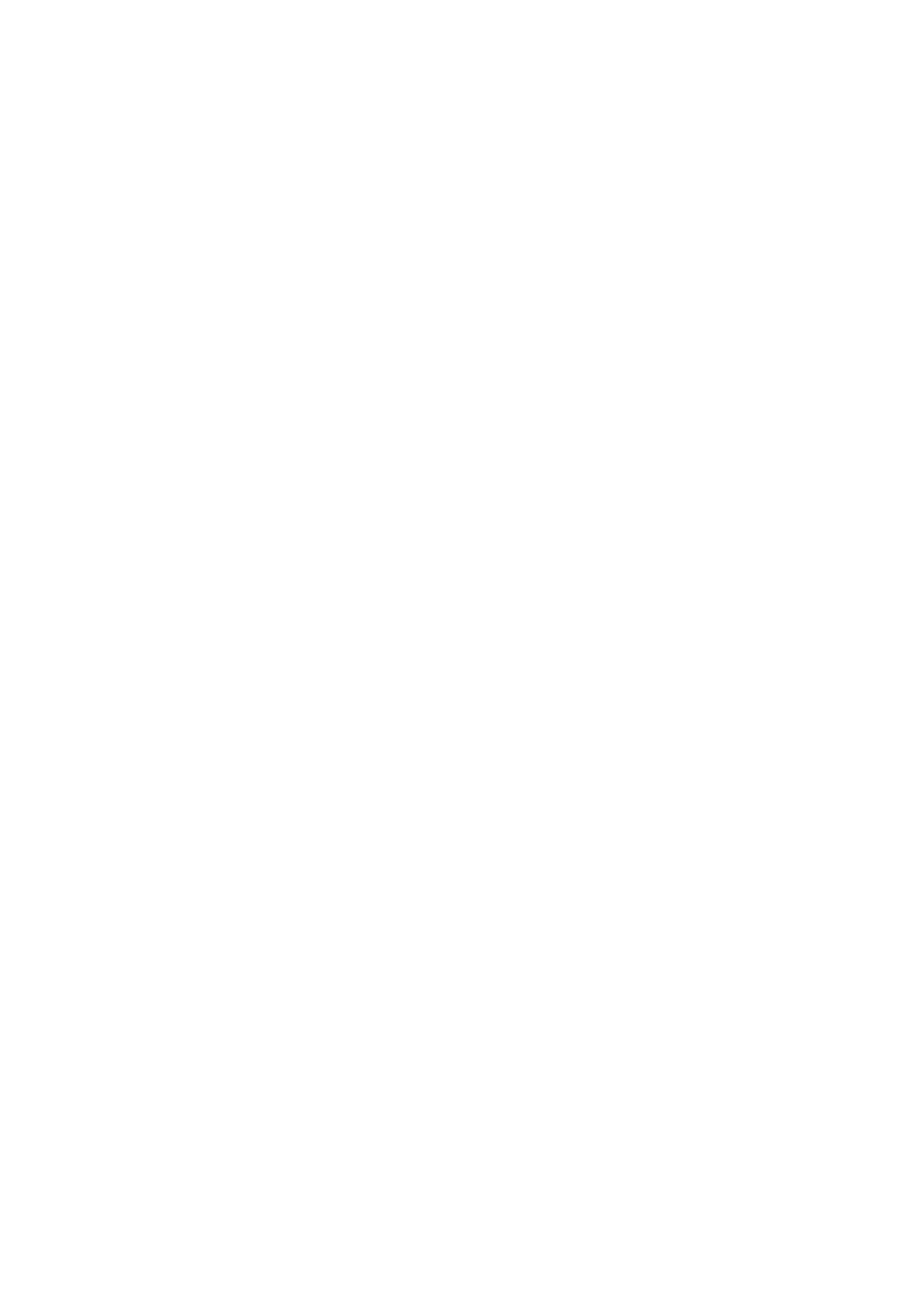# <span id="page-11-0"></span>**4. Fair competition**

- No antitrust violations
- Compliance with merger control law

## **No antitrust violations**

DyStar is unreservedly committed to fair competition, even-handed contracts and compliance with antitrust legislation, and we expect the same of our suppliers and customers. Themain areas of concern under antitrust law are price-fixing agreements, market share agreements, capacity agreements, the apportioning of regional markets, apportioning of customers, resale price controls, and boycott agreements. However, other restrictions also exist. Any concerted action, including informal discussions or gentlemen's agreements, intended to or having the effect of limiting competition is prohibited, and themere appearance of being involved in any such activity should be avoided.

There is no justification for anticompetitive behavior. Care is of the essence in handling market information. At their meetings, trade associations offer opportunities to meet competitors and discuss issues of common interest, and this can be entirely legitimate provided the boundaries of antitrust law are not crossed. Market researchisanindispensabletoolandisofcoursealso permitted. However, not all means of procuring information. such as certain organized market information processes, are suitable for thispurpose.

Benchmarking with competitors is also in principle possible, but in all these cases certain ground rules exist which are directed at rendering competitively sensitive information anonymous so that its origin cannot be identified, thus ruling out any influence on actual marketcircumstances.

In general, no information may be exchanged with competitors concerning customer relationships, prices, impending price changes, costs or the like, and a company's calculations, capacities and planning may not be disclosed to competitors.

Under certain circumstances, information may be exchanged if a company purchases or sells a business or enters into a joint venture, though a pre-condition

for this is the existence of a confidentiality agreement which sets out the purpose of the transaction and rules for information exchange in unambiguous terms. Here too, however, any exchange of information must be restricted to what is necessary in order to be able to judge the advisability of the transaction.

When bidding for a contract any collusion with possible fellow bidders is strictly prohibited. If DyStaritself issues a call for bids, passing on to another bidder any informationabout abidder orthe details oftheir bid is also prohibited.

## **Compliance with merger control law**

Business divestitures, corporate acquisitions and joint ventures are often subject to the reviewand approval of various antitrust authorities both domestically and abroad. During these approval procedures comprehensive information has to be submitted to the authorities, and this information must always be truthful and complete.

Problems of interpretation often crop up in anti-trust law because legislative texts cannot embrace every conceivable set of circumstances. This applies, for instance, to legitimate and legal co-producer agreements, contract manufacturing agreements and licensing agreements with competitors. In these cases legal advice must be sought to avoid unintentional violations of law and if necessary find legal alternatives.

Dominant market positions arenot illegal provided they derive from our own achievements, from our own industrial property rights or, subject to scrutiny under merger control law, from licenses granted by third parties. Patents establish legally permissible monopolies for limited periods.

However, dominant market positions must not be abusedandthelaws that definesuchabuses mustbe followed.

**6**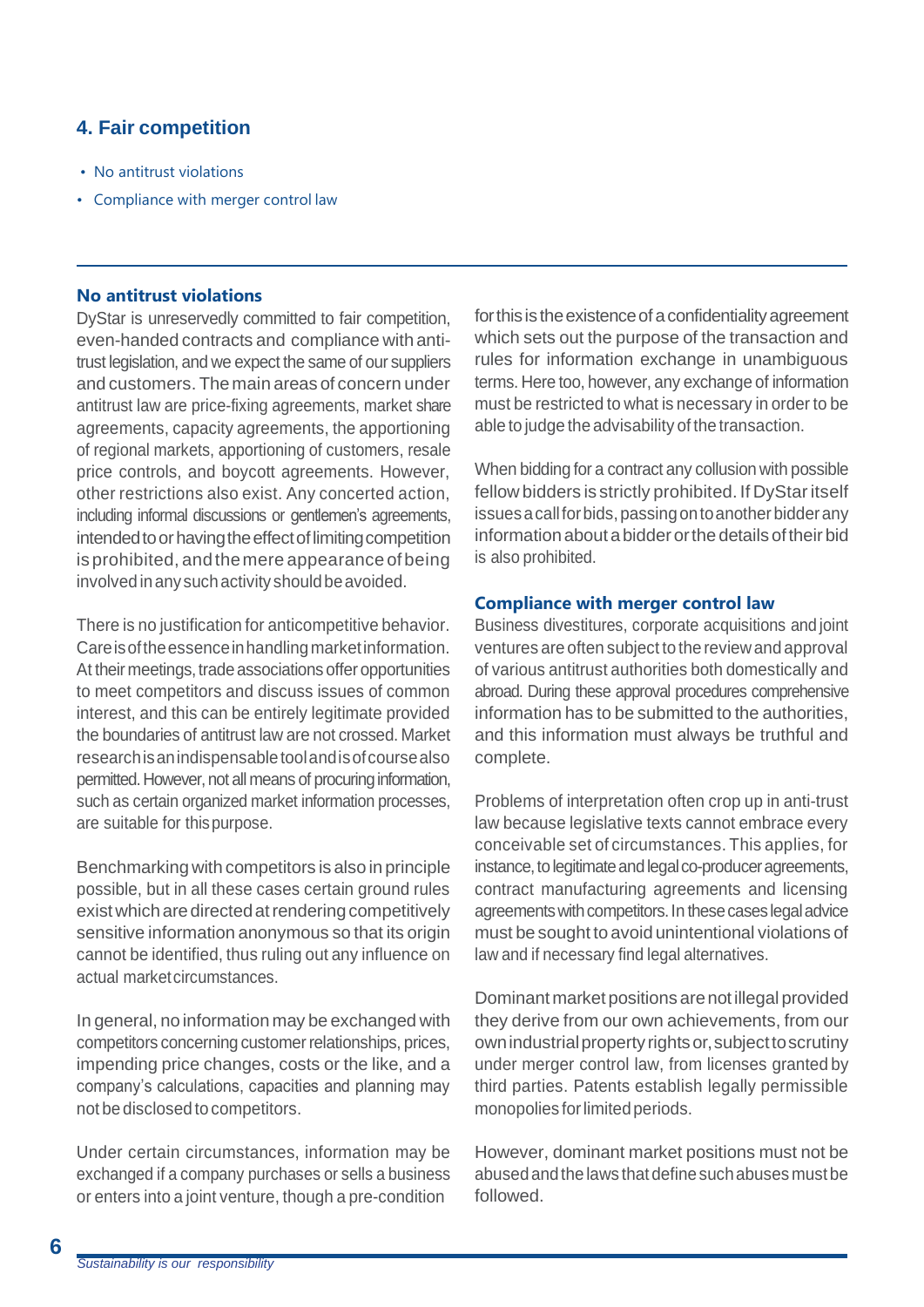# <span id="page-12-0"></span>**5. Separation of private and company affairs**

- No personal benefits
- No private use of company property
- Outside employment and any potential conflicts of interest must be disclosed

#### **No personal benefits**

Business decisions may not be influenced by personal interests or relationships, and any possible conflicts of interest must be disclosed immediately.

No employee may, either directly or indirectly, seek, accept, offer or grant any personal advantage in connection with their professional activities, and in particular when negotiating, awarding or executing a contract, irrespective of whether the other party is a private individual, acompany oragovernment body.

No personal benefits of any kind may be offered to any customer, supplier, official or government representative. This prohibition applies to any kind of benefit, with the exception of generally accepted business meals and entertainment and token gifts of a reasonable value that would not affect the outcome of businesstransactions.Heretoo,eventheimpression of any non-objective considerations must be strictly avoided. If an employee is confronted with any such offer he or she must notify his or her supervisor thereof without delay.

No employee may use internal knowledge of the company's intentions, for instance to sell part of the business,acquireacompanyorestablishajointventure, for purposes of personal enrichment, either directly or viaathirdparty.Furthermore,noemployeemay impart such knowledge either to an employee who is directly involved in the specific project or to third parties.

Business relationships with third parties must be governed solely by objective criteria. Suppliers must be selected purely on the basis of quality, reliability, price and responsibility for society and the environment.

Under no circumstances may personal relationships or interests influence the award of contracts. Advice or recommendations made by DyStar employees to

others must not be motivated by the prospect of material or non-material gain.

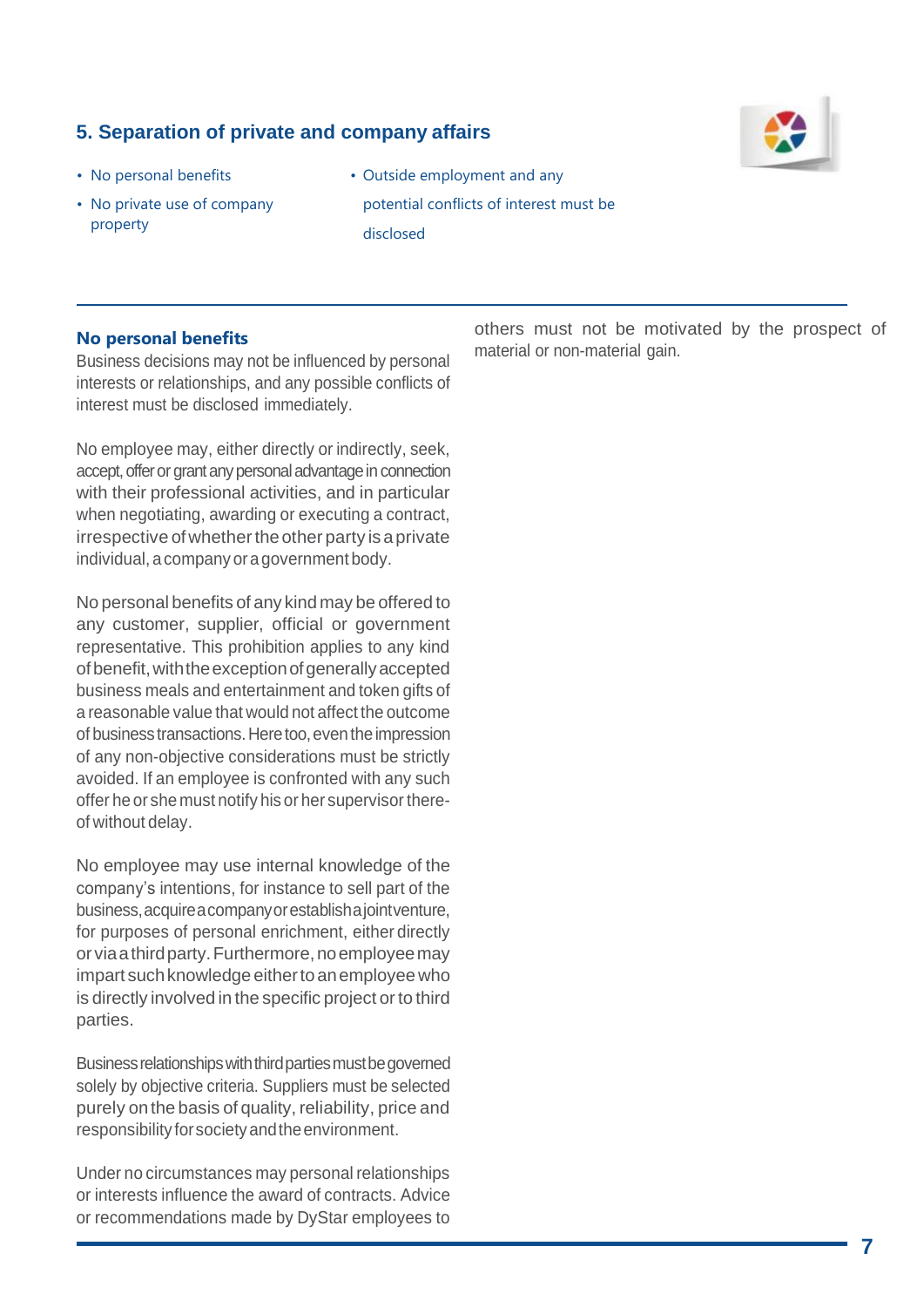## **No private use of company property**

No employee may use company property (such as appliances, goods, vehicles, office supplies, documents, recordsordatastorage media)orcompanypersonnel for private purposes without the express written permission of his or her super-visor. Furthermore, company property may not be removedfrom company premises unless permission has been granted bya supervisor.

Confidential data, programs or documents may neither be copied nor brought onto or removed from company premises without permission.

## **Outside employment and any potential conflicts of interest must be disclosed**

In accordance with the provisions of his or her employment contract, every employee must notify the personnel department in writing if intending either to accept outside employment, including on a freelancebasis,or tosetupabusiness.This applies in particular if taking up a position in a company with which DyStar either does business or is in competition. However, all employees are free to acquire shares in companies, provided their ownership remains at a nominal level, does notimpairhis/herabilitytoper- formtheirtasks at DyStar, and does not create a conflict of interest.

In the event that an employee finds himself / herself in a potential conflict-of-interest situation, it is his / her responsibility to notify his / her supervisor of the situation. Employees'private involvement in clubs, political parties and other social or political institutions may not be detrimental to the performance of their duties under their employment contracts. Employees must not invoke their roles in the company when expressing their personal opinions in public.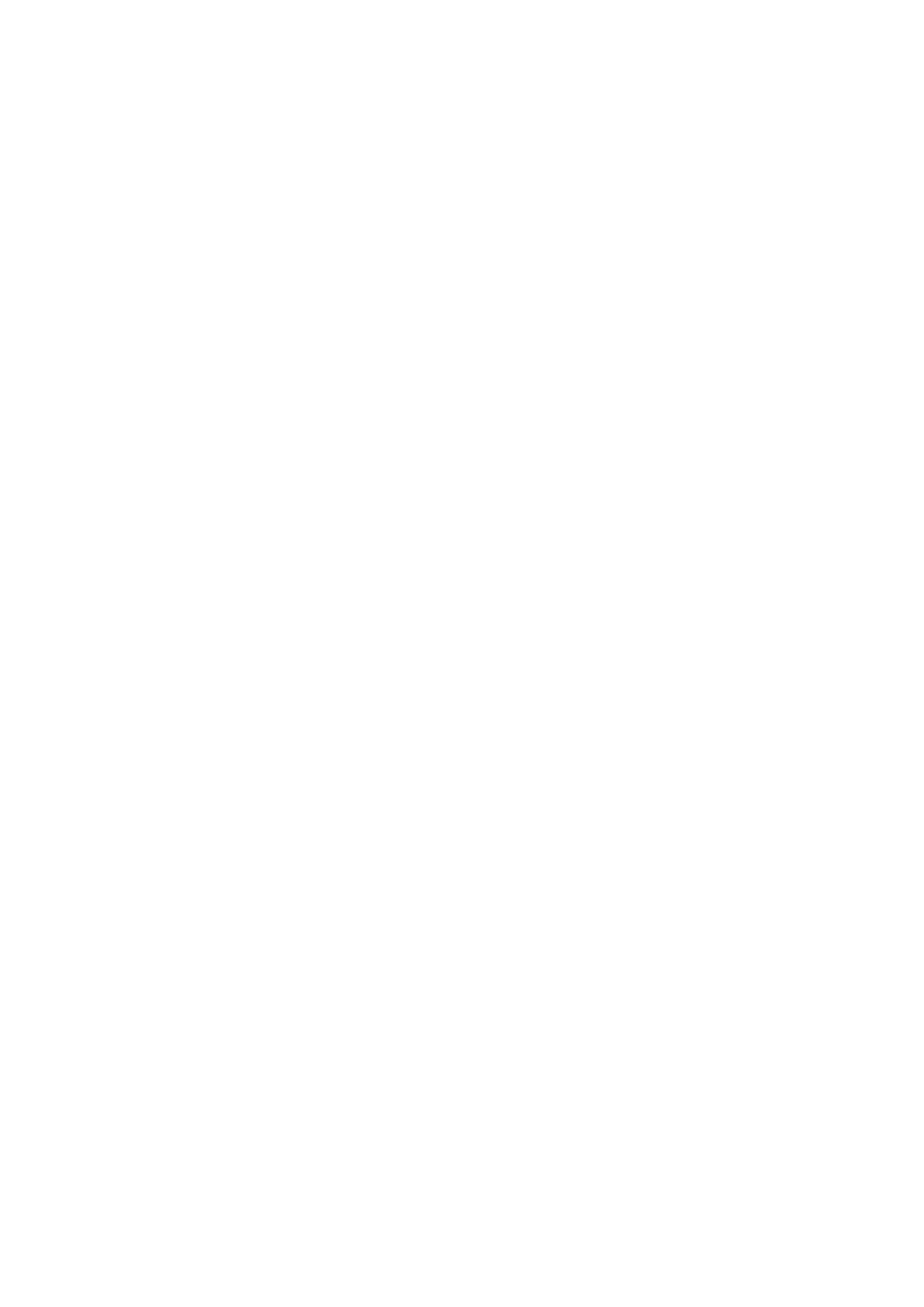## <span id="page-15-0"></span>**6. Safety, health and environmental protection**

- Corporate goals
- Environmental protection

• Technology transfer

- Dialogue
- Health and safety at

work

- Product
- Plant safety and prevention of

## **Corporate goals**

DyStar is a chemical industry enterprise and is committed to the principles of sustainability and Responsible Care®. When using DyStar products, customers should feel that they are being offered environmentally sustainable solutions. Although we handle hazardous materials, we will strive to ensure that our products are made, handled, trans-ported and disposed of safely. Accordingly DyStar is committed to the corporate principles and goals of maximum possible safety and wide-ranging environmental protection. This embraces the thoughtful development of new productsand processes, the safe handling of products, thesafe operation of plants, a responsible attitude towards the environment and the responsible use of resources.

Conformance with our safety and environmental policies is aconditionofemployment.Employees are obliged to observe the environmental protection and safety rules and apply them wherever necessary within the company, and will be given appropriate training to that end. They should use their knowledge and commitmenttocontributetotheon-goingdevelopment and improvement of environmental protection and safety procedures.

#### **Dialogue**

Responsible action creates trust, and to this end an open and transparent dialogue on safety, health, and environmental matters should be maintained between all stakeholders, i.e. customers, suppliers, employees, neighbors and society generally.

The concerns of customers, employees and the general public should be incorporated into the dialogue and taken into account when making decisions on environmental protection and safety activities and goals. Customers, employees and the general public will be informed about current events, changes and developments affecting environmental protection



and safety at DyStar.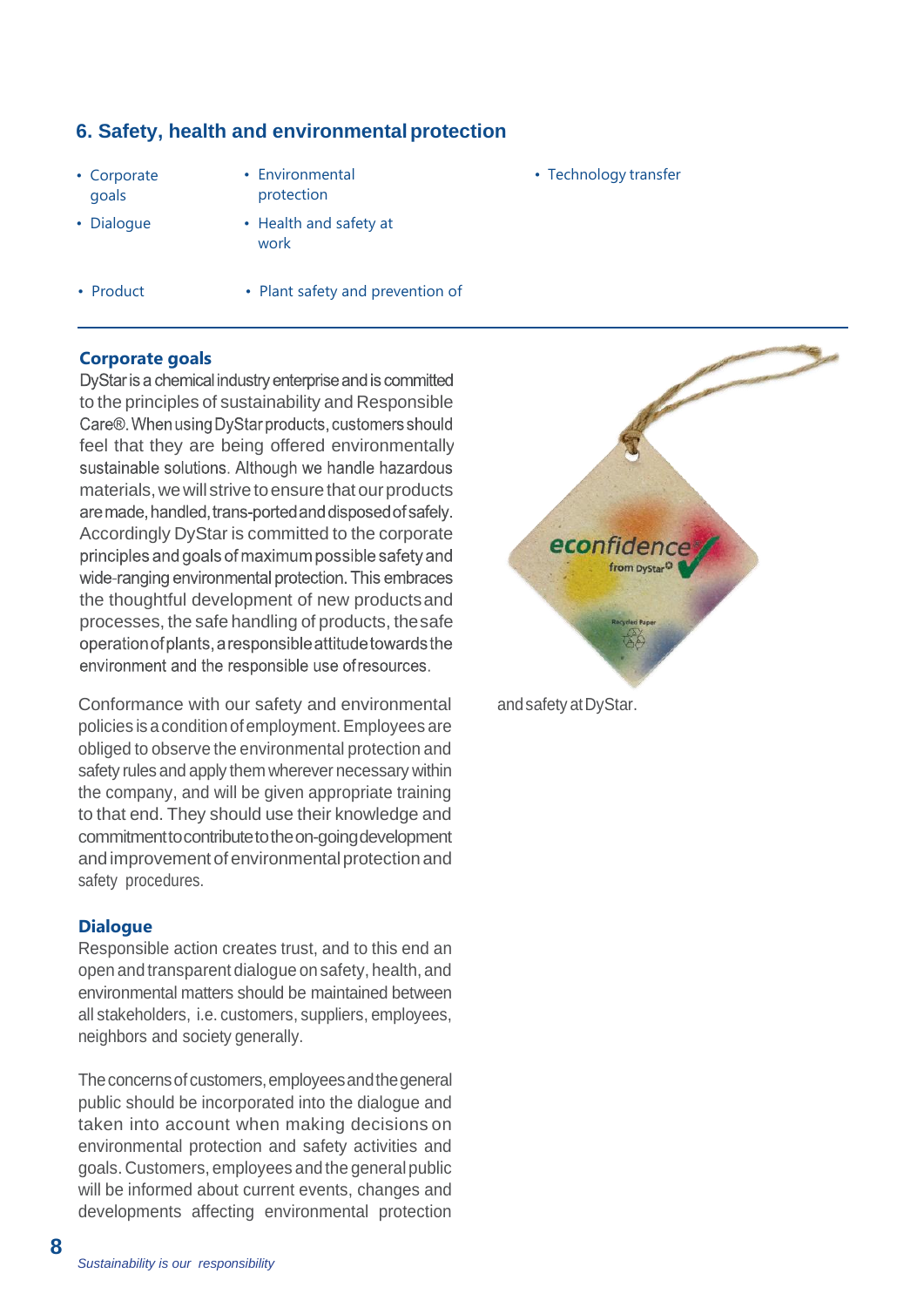## **Product liability**

Our products are continuously tested for potential hazards, and preventive measure are taken to limit or avoid risk. DyStar is committed to informing customers, sales partners and distributors on the safe handling, storage, transport, use, and disposal of DyStar products. Theevaluationofhazardstohealthand the environment begins during the product planning and development stages and continues through commercialization.

## **Environmental protection**

Environmental protection imposes an obligation on both the company and all our employees to take positive action. Employees are required to promote environmental protection through their own commitment and on their own initiative.

Among other things, this means complying with statutory and official regulations and DyStar guidelines, operating productionplantsinsuch awayastooptimize the safe handling of products and waste, recycling or dispose of waste products in an environmentally responsible way, continuouslymonitoringproduction processes and improving them wherever possible, reducing consumption of raw materials and energy, reducing emissions and reducing the production of wasteproducts or recycling them if possible.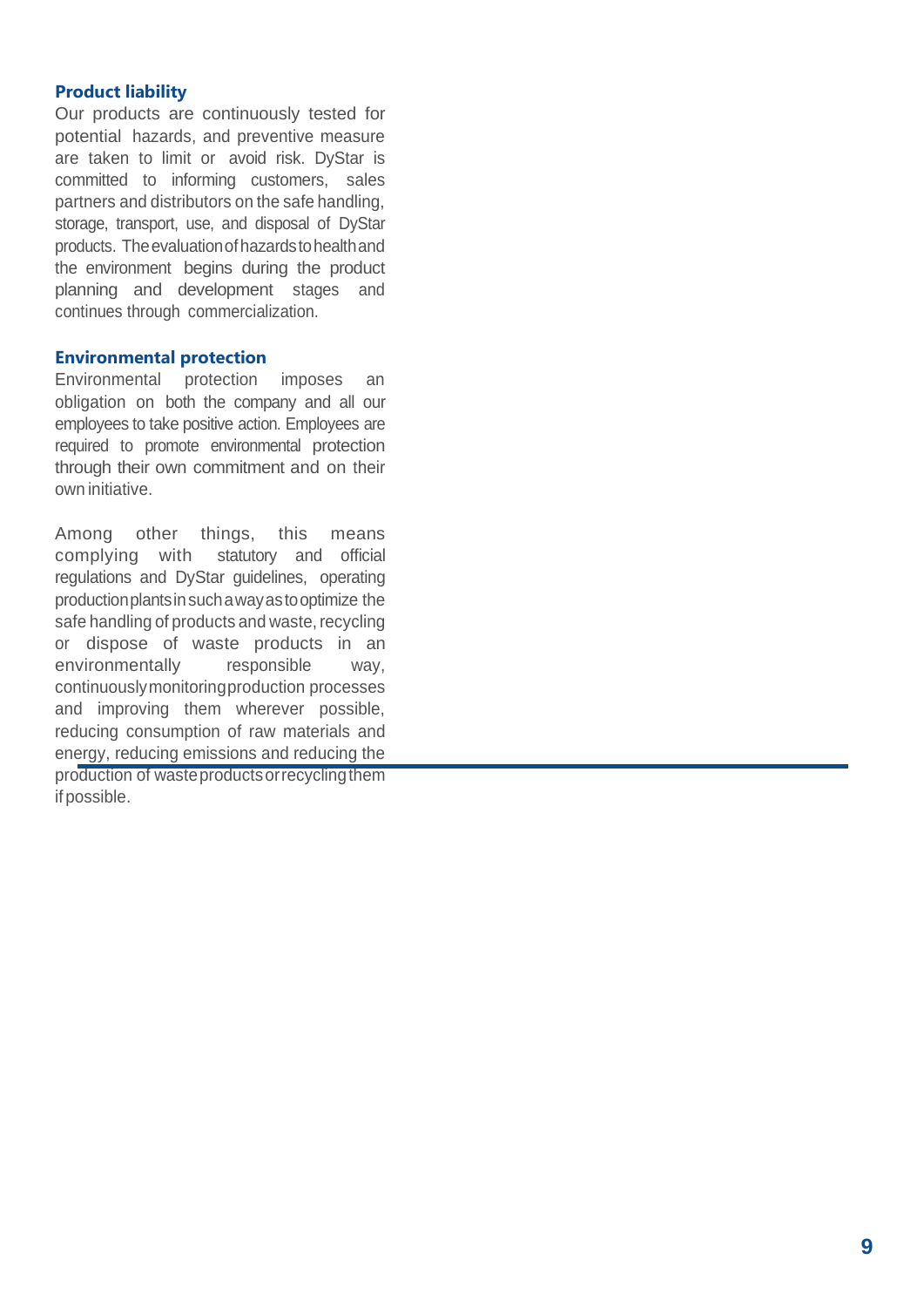

### **Health and safety at work**

DyStar is committed to providing a safe work-place for its employees and seeks to provide a safe and healthy working environment on the basis of the current state of knowledge within the industry and takingdueaccountofthespecifichazardsassociated with chemical industry operations. All employees have a common mutual responsibility and obligation to ensure occupational safety in their part of the company. Instructions and regulations mustbe understood and followed. The company has a duty to protect its employees from both immediate and long-term healthhazardsbyidentifyingsuchhazards,providing information and training and taking suitable protective measures. In consultation with employees, an occupational safety system will be developed which addresses issues such as work organization, occupational safety management, health protection, safety technology, hazardous substances and production processes, viewing all these factors from a holistic perspective. Every employee must alsotakepersonalresponsibilityforfurtherimproving safety procedures.

#### **Plant safety and prevention of accidents**

Plants must be designed in such a way that they can be operated safely.Potential hazards and process risks must be identified, evaluated and minimized. When selecting contractual partners to operate on plant sites, safety, health and environmentally relevant criteria must be taken into account.

Contractors are expected to follow our rules. Systematic methods must be applied to the development of safety systems for technical installations. This should involve the continuous development of plant safety, updating the technical standards ofexisting plants as necessary to reflect technological progress and the regular, systematic monitoring and maintenance of technical plant and equipment. Furthermore, effective methods must be put in place for combating malfunctions and limiting their consequences.

Detailed accident prevention plans must be drawn up for all plants in consultation, if necessary, with the relevant global DyStar departments and local authorities. Employees must be given suitable instructions and training in the operation of plants and equipment, and the procedures to follow in the event of emergencies and danger must be practiced.

#### **Technology transfer**

DyStar applies the same environmental protection and safety principles worldwide. The transferof technologies and knowledge within the Group ensures that all DyStar companies are in a position to implement thesameenvironmentalprotectionandsafetyprinciples andstandards.

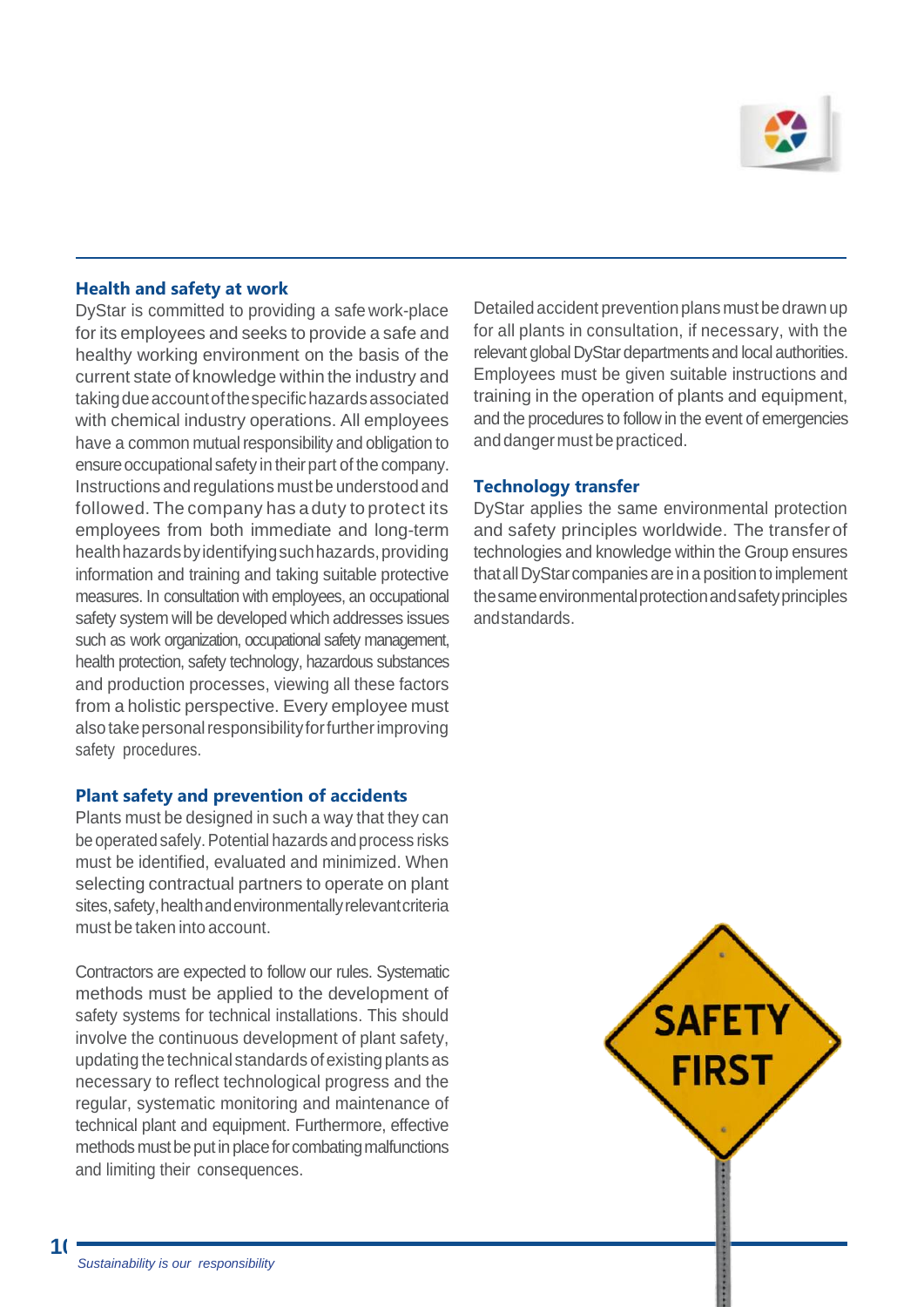# <span id="page-18-0"></span>**7. Product and service quality**

- Foundations of our quality standards
- Product quality
- Quality management organization
- Communication and knowledge are the preconditions for quality
- Research and development

## **Foundations of our quality standards**

The quality of our products and services is a key factor in our company's success and underpins the fulfillment of our corporate goals. The core thinking behind our quality standards is that we stand for reliable quality and environmentally sustainable products. Our manufacturing processes, products and application methods follow high, globally uniform standards and are sustainable for customers, processors, end-consumers andthe environment alike.

#### **Product quality**

Quality-conscious thinking and action form the foundations of our attitude towards our products and services, and our customers' needs are paramount. Customers worldwide must be able to depend on the high quality and reliability of DyStar products.

The quality of our products is laid down in specifications, compliancewithwhichisafundamentalgoalofour production operations. The processes used are based on demanding performance specifications. It is the duty of every employee to comply with these requirements. Theircontinual improvementismeasuredagainstthe yardstick provided by our various service and process quality indicators.

In the quality management audits performed internally by the Quality Management International Department, we inspect and safeguard our own quality management. Every person involved in these audits is responsible for the practical implementation of the findings. This is the only way to further develop and improve our quality assurance.

#### **Quality management organization**

The basis of our quality assurance system is certification under the ISO 9001 standard. The company's centrally established quality management standards are vitally important. Through documentation we make our activities transparent and comprehensible. The quality management guide-lines are laid down in both the

general and department-specific management manuals and are binding on every employee. Furthermore, all employees are required to participate actively in the design of the management system, particularly in theirimmediateworkingenvironments.

## **Communication and knowledge are the preconditions for quality**

Qualityassuranceis an importantfactorin ourin-house communications, which are frank and open both within and between departments. This is the only way to continually improve value-added processes and clearly regulate responsibility for quality. Every employee has the duty within his or her sphere of responsibility for continuing vocational training with aviewtoimprovinghisorherperformance,andthe company must give employees every opportunity to dothiswithintheframeworkoftheprevailingcircumstances.

#### **Research and development**

Technology leadership is a key to our success. We invest in research and development to ensure that our products embody the very latest technology. Together with our customers, we develop innovative solutions and deliver enhanced customer benefits. We are where our customers want us to be and seek to establish long-term partnerships through frank and open collaboration and exchanges of information. We continuously improve our business processes and increase our efficiency in order to offer our customers outstanding value.

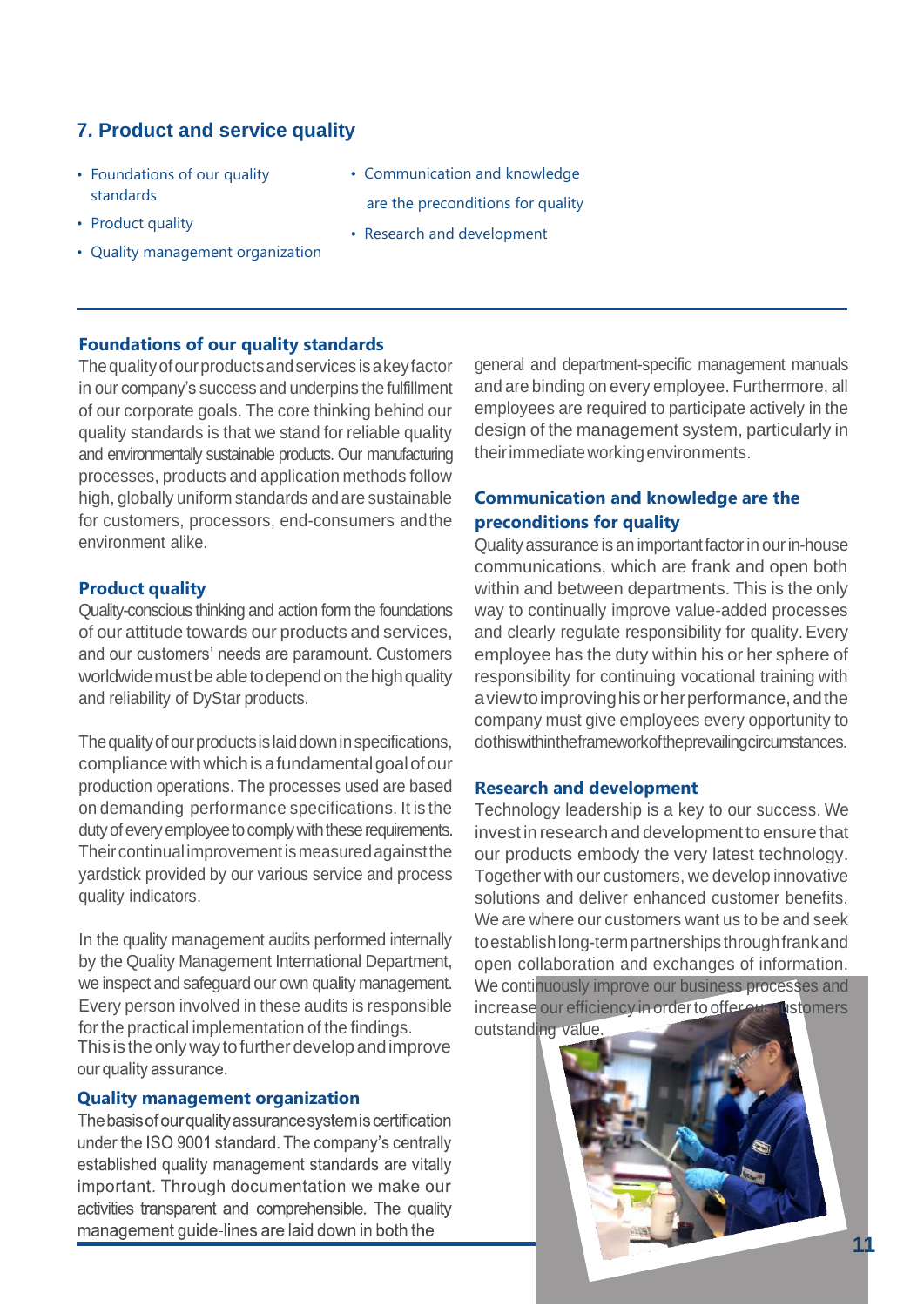# <span id="page-19-0"></span>**8. Relationships with employees**



- No discrimination or harassment
- No child labor or forced labor
- Other employee rights

#### **No discrimination or harassment**

Every employee must be aware that their conduct reflects upon the company and will affect its reputation both externally and internally. Accordingly, the company expects all its employees to adopt a professional, respectful, and fair-minded approach in all their dealings with colleagues and third parties. No employee may be disadvantaged on grounds of race, ethnic origin, gender, religion, philosophy, political or union membership, disability, age, marital, pregnancy or sexual orientation. Any form of harassment is prohibited. DyStar respects the 6 ILO principles.

The companywill take appropriate measures to ensure a discrimination-free workplace. Every employee has the right to be protected from harassment.

The principles of equal treatment apply in employees' daily dealings with each other and to all processes relating to the working relationship, including the hiring and promotion of personnel. Accordingly, there will be no potentially discriminatory questions posed in job advertisements, at job interviews or when making decisions on newappointments.The same applies to career prospects, promotions, vocational training, remuneration and dismissal.

#### **No child labor or forced labor**

DyStar does not permit child labor within its sphere of responsibility nor does it support child labor.

DyStar does not employ or support forced labor. DyStar does not use physical punishments or psychological or physical coercion or insults towards its employees and does not support any such action.

## **Other employee rights**

DyStarrespects the rights ofemployees tosetup and support labor unions and also the right to collective bargaining. The company ensures that labor union representatives are not discriminated against and that their members have access to the workplace. When fixing working hours, DyStar adheres to prevailing laws and standards, and also ensures that the wages paid are always at least as high as the minimum wages specified in law. The company guarantees that no employment contracts are entered into with illegal workers and that, to avoid working and social law commitment, no false apprenticeship/vocational training arrangements are entered into.

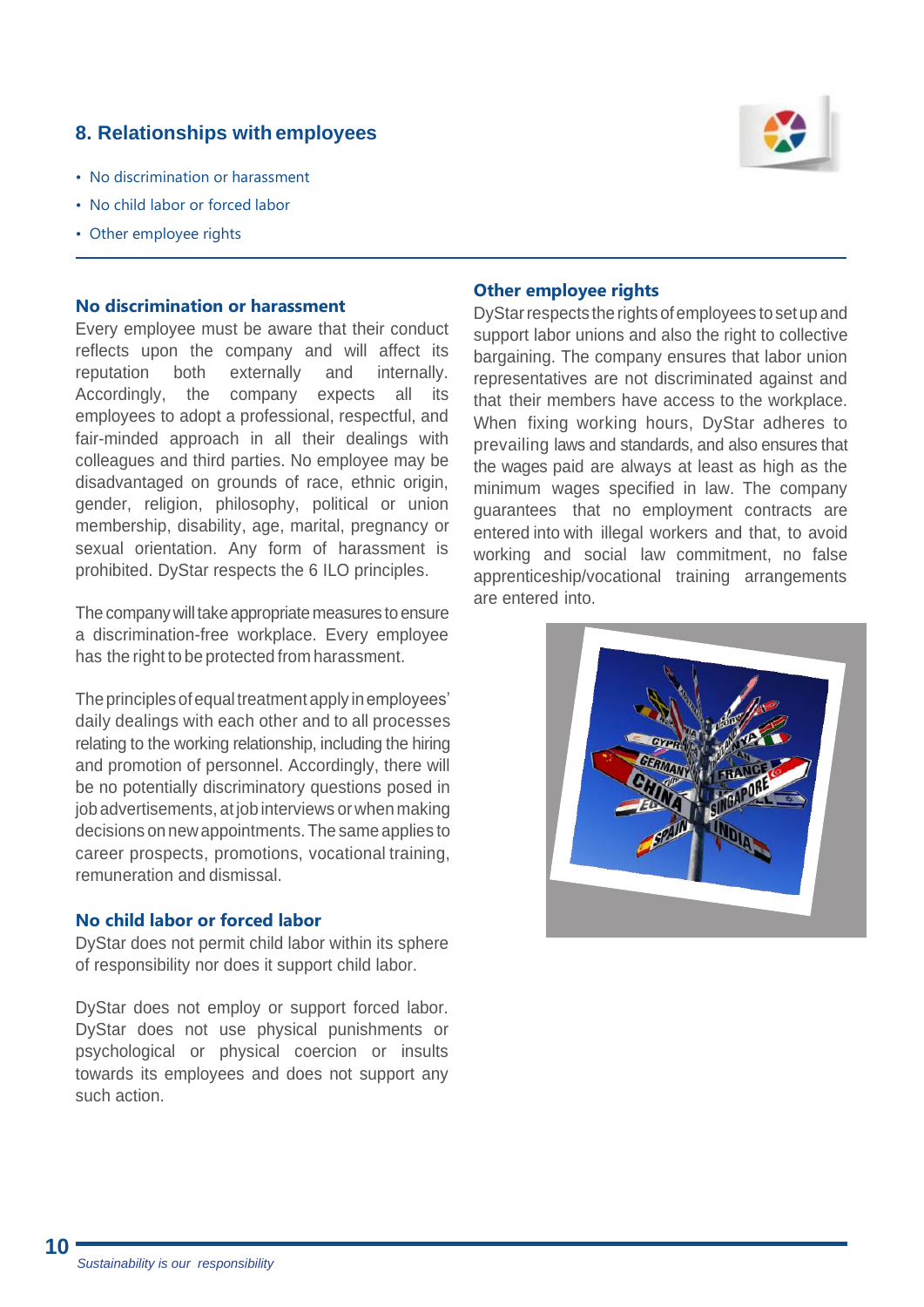# <span id="page-20-0"></span>**9. Cooperation with authorities**

DyStar makes every effort to maintain a cooperative relationship with all competent legal authorities while safeguardingourrightsandthoseofouremployees.

It is the role of some government agencies to punish infringements of prevailing law.The sheer number of legal provisions is ever growing, and with it the danger thatemployeeswillbreakthelaw.Evenwherethereis good knowledge of the legal situation, and despite all reasonable precautions, the possibility of a company's employees eventually becoming involved in a court case cannot be ruled out. All that is necessary for the criminal prosecution authorities to instigate a judicial enquiry is an initial suspicion, i.e. the mere suspicion that a criminalacthastakenplace.Thiscouldbetriggered by the initiation of legal proceedings by a competitor, by citizens'initiatives orby allegedly injured parties or indeedemployeeswholeftthecompanywith agrievance.

However, such criminal proceedings must be taken seriously. They affect both the persons concerned and the company, forinstance by damaging the company's image, reduced credit ratings, lower sales, etc.

This makes it all the more important that the right action is taken at the earliest possible stage. Official proceedings follow certain rules, and in the case of criminal proceedings, these rules include the right to legal counsel. Claiming this right and asserting the right to remainsilentisnotanadmissionofguilt.Theprovisionof information and submission of records may only take place after consultation with the legal department. The legal department will defend, as appropriate, the rightsofthepartiesinvolvedathearingsorexaminations by thecriminalprosecutionauthorities